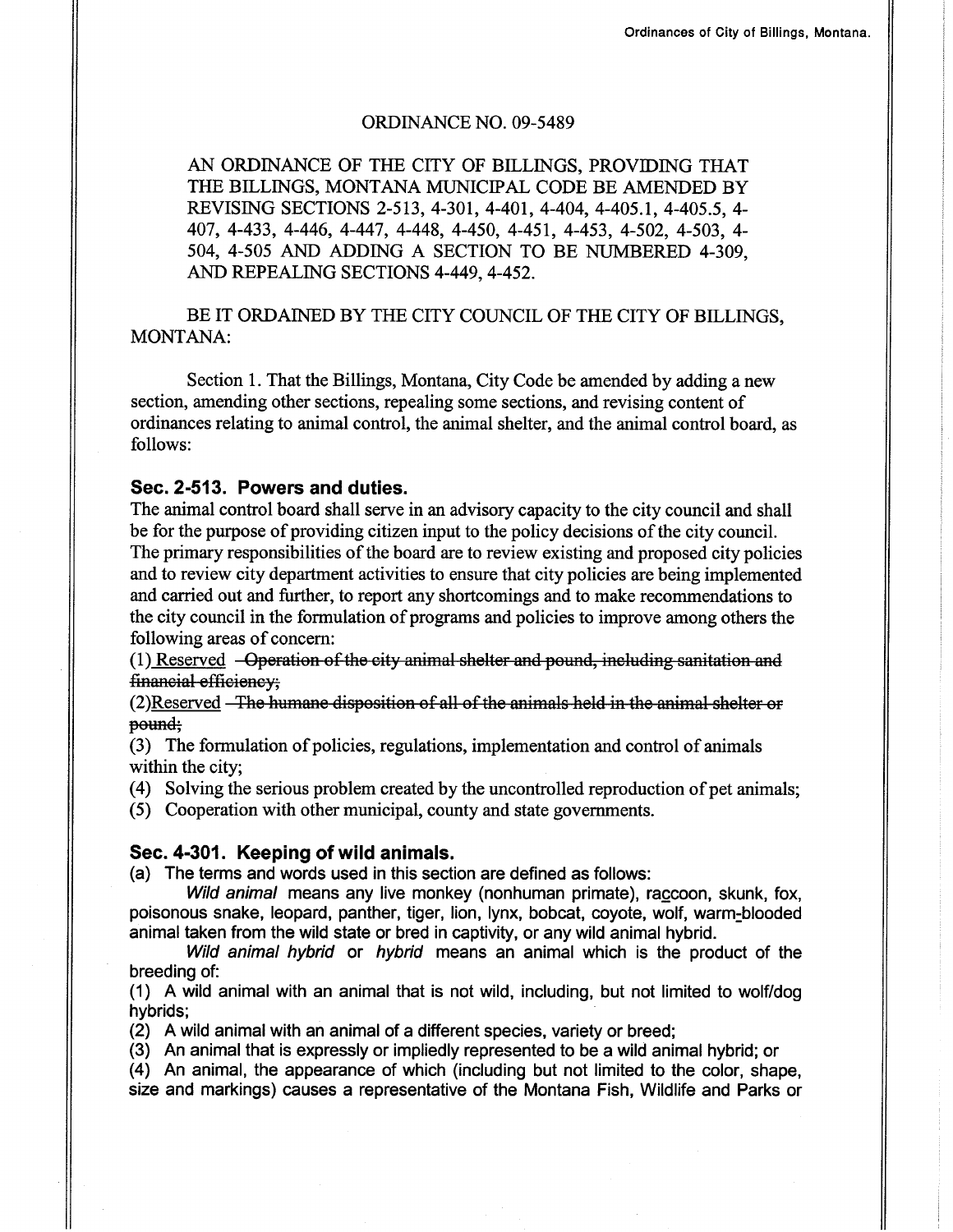the Billings Animal Shelter Control to reasonably believe that the animal is a wild animal hybrid.

Wolf/dog hybrid means an animal which is part wolf and part domestic dog.

(b) No person shall keep or permit to be kept on his or her premises within the city limits any wild or vicious animal or wild animal hybrid for display for exhibition purposes, whether gratuitously or for a fee. This section shall not be construed to apply to zoological parks, performing animal exhibitions, or circuses.

(c) No person shall bring into, offer for sale or barter, or release anywhere in the city limits any wild animal or wild animal hybrid.

(d) No person shall possess, keep or permit to be kept on or off his/her premises within the city limits a wild animal or wild animal hybrid. lf the following conditions are met, wolf/dog hybrids which were in private possession prior to February 1, 1993, may be retained by the same owner as a domestic pet, but may not be transferred to another person:

(1) The owner must comply with all rules, regulations and requirements of the Montana Department of Fish, Wildlife and Parks.

(2) By May 1, 1993, the owner must register the wolf/dog hybrid with the city, must purchase a small animal license and must comply with all requirements for a small animal license as set forth in sections 4-432 through 4-438.

(3) The owner must keep the wolf/dog hybrid in a securely enclosed structure to which all entrances remain locked. The structure must be designed so that a person cannot place an extremity in any part of it and so that the wolf/dog hybrid cannot escape. The structure must be kept in good repair at all times. No person shall allow or permit the wolf/dog hybrid to be removed from its structure unless the animal is muzzled and on a leash held by a person able to control the animal.

(4) At the time of licensing the wolf/dog hybrid or by May 1, 1993, if the wolf/dog hybrid is currently licensed, the owner of the wolf/dog hybrid must schedule a time with the animal shelter for an animal control officer to inspect and approve the structure in which the animal will be kept. The animal control officer shall also take a photo of the wolf/dog hybrid to be retained by the animal shelter for identification purposes.

(5) The owner/keeper of the wolf/dog hybrid shall allow an animal control officer at any reasonable time with 24-hour notice to inspect the premises upon which the wolf/dog hybrid is kept.

(6) No person shall possess, keep or harbor a wolf/dog hybrid unless all of the above conditions have been met.

(7) A wolf/dog hybrid which has not been licensed in accordance with subsection  $(d)(2)$ shall be seized and impounded by an animal control officer or a police officer. In the alternative, the animal control officer or police officer may order the person owning, keeping, or harboring the wolf/dog hybrid to deliver the animal to the animal shelter within twenty-four (24) hours. The person owning, keeping or harboring such animal shall then be ordered to appear in city court to show cause why the animal should not be destroyed. The city court judge, after making a determination that the animal is <sup>a</sup> wolf/dog hybrid and that it was not licensed, shall order that the animal be destroyed or that it immediately be removed from the city.

(8) A wolf/dog hybrid which is running at large in the city shall immediately be impounded by an animal control officer or police officer. The person owning, keeping or harboring such animal shall be ordered to appear in city court to show cause why the animal should not be destroyed. The city court judge, after making a determination that the animal is a wolf/dog hybrid and that it was running at large, shall order that the animal be destroyed or that it immediately be removed from the city.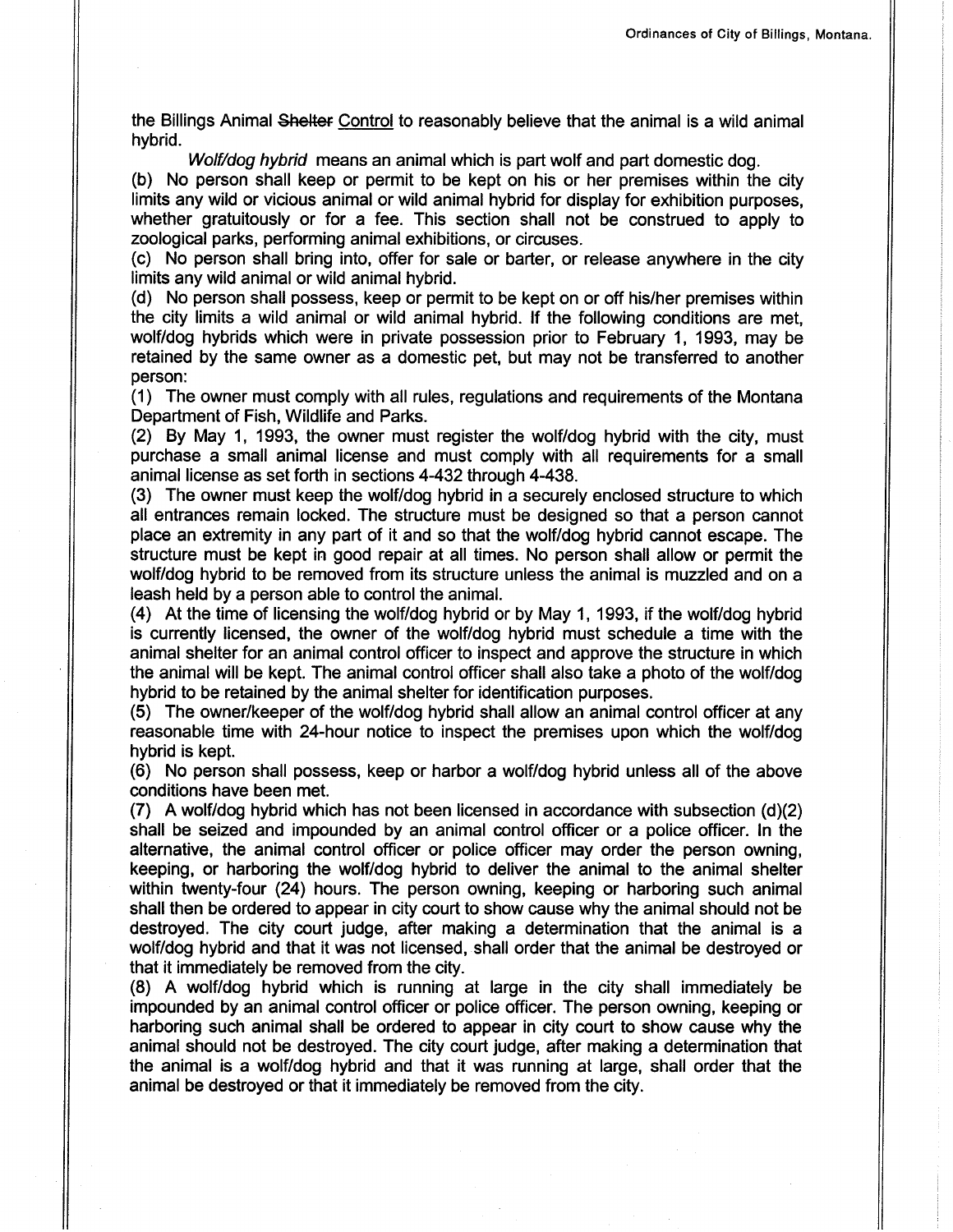(e) The animal control officers shall have the power to release or order the release of any young wild animal kept under temporary permit, issued by the State of Montana, which is deemed capable of survival.

# Sec. 4-309. Roadside and flea market sales

(a) It shall be unlawful for any person to sell, trade, or barter a live animal on a roadside. public riqht-of-wav. commercial parkinq lot. or at an outdoor special sale, swap meet, flea market, parking lot sale, or similar event.

(b) This section does not applv to:

- (1) An aqent of a business that has a certificate of occupancv from the building inspection division authorizing the occupancy of the premises for purposes of operatinq a business selling pets:
- (2) An event primarily for the sale of agricultural livestock such as hoofed animals or animals or fowl commonlv raised for food. dairv. or fiber products: or
- $(3)$  A tax-exempt non-profit organization founded for the purpose of providing humane sanctuary or shelter for abandoned or unwanted animals.

Any person/organization found in violation is quilty of a misdemeanor.

# ARTICLE 4400. DOGS, CATS AND SMALL ANIMALS

DIVISION I. GENERALLY

# Sec. 4401. Definitions.

Terms and words, as used in this article, shall have the following meanings unless the context otherwise indicates:

Adult animal means any animal over six (6) months of age.

Animal means to include all livestock and any domestic pet, both male and female.

Animal control officer means any one or more of the employees of the city designated by the city administrator or his designee as animal control officer.

Animal shelter means the place provided by the city for the impounding of dogs, cats or other small animals, or livestock.

At large means off the premises of the owner and not under the control of the owner or any other person either by leash, cord, chain, or other physical means of control; obedience trained dogs under complete verbal control of the owner or trainer shall not be allowed to separate from their owner by more than six (6) feet except on private property with owner permission or on public property as referenced in section 4- 407.

Bite means any abrasion, scratch, puncture, laceration, bruise, tear, or piercing of the skin inflicted by the teeth of an animal.

Bodily injury means physical pain, illness, or any impairment of physical condition.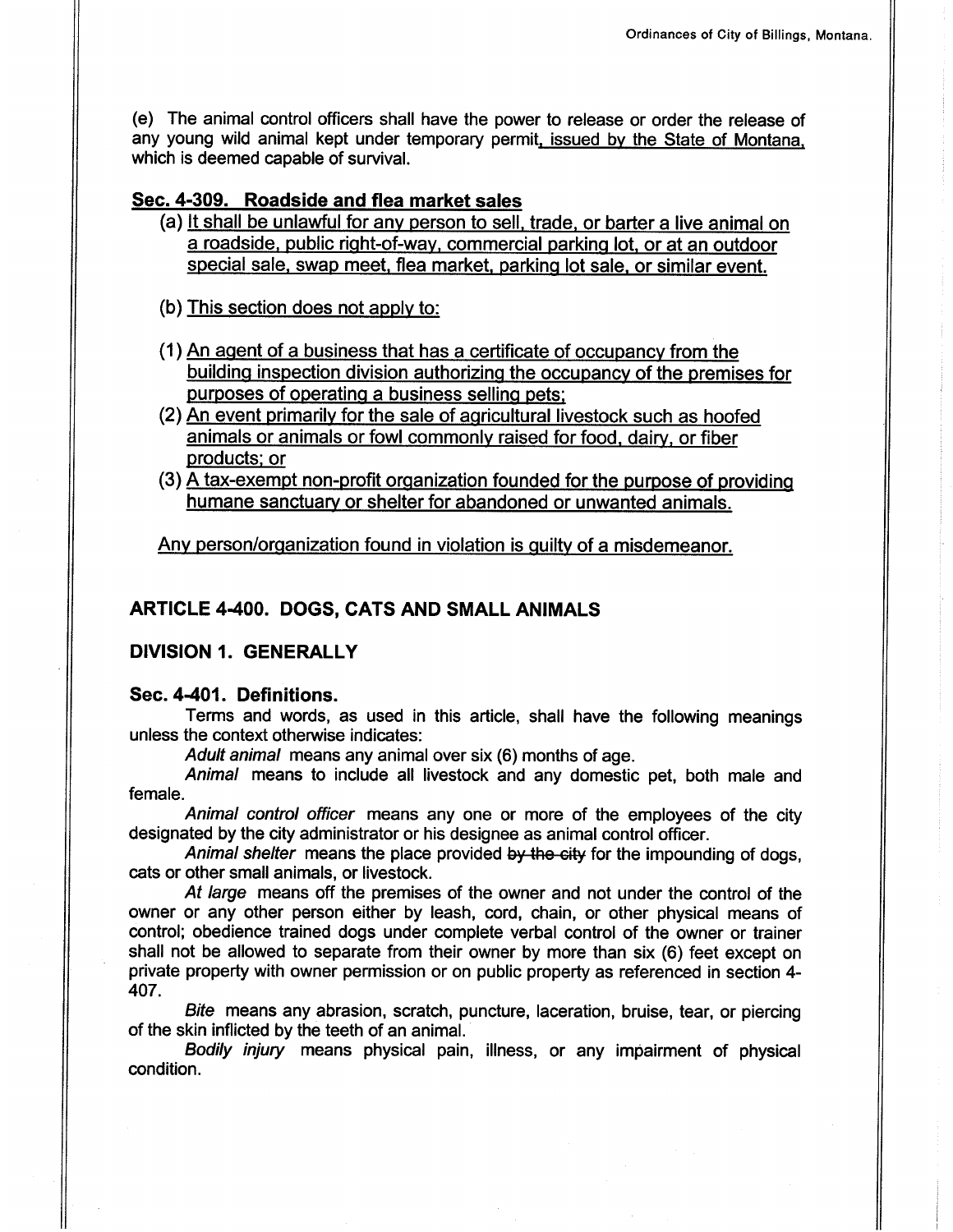City administrator means the city of billings city administrator or his/her designee.

Dangerous animal means any animal that in the absence of intentional provocation:

(1) Inflicts serious bodily injury to a person on public or private property; or

(2) ls involved in a continuous sustained attack upon a person, not allowing the victim any means of escape, regardless of the extent of injury or defensive action required; or

(3) ls previously found to be potentially dangerous and while on or off the owner's property chases or approaches a person in a menacing fashion or apparent attitude of attack or inflicts bodily injury to a person or small animal;

(4) Inflicts injury to a person on public or private property, which injury results in the death of the person.

(5) These definitions do not apply to animals used in military or law enforcement work while they are actually performing in that capacity.

Foster home means a tax exempt facility or organization where animals may be placed for the purpose of finding a new home.

Neutered/Spayed means rendered permanently incapable of reproduction.

Owner means any person owning, keeping, feeding or harboring an animal over thirty (30) days.

Persons means two (2) or more people.

Potentially dangerous animal means any animal that in the absence of intentional provocation:

(1) While off the owner's property, chases or approaches a person in a menacing fashion or apparent attitude of attack or inflicts bodily injury to a person or small animal; or

(2) While on the owner's property causes bodily injury to a person; or

(3) While off the owner's property kills a domestic animal, excluding birds, rodents and reptiles.

(4) These definitions do not apply to animals used in military or law enforcement work while they are actually performing in that capacity.

Registration authority means the agency or department of the city or any designated representative thereof charged with administering the issuance and/or revocation of permits and registrations under the provisions of this chapter.

Serious bodily injury means bodily injury which creates a substantial risk of death or which causes serious permanent disfigurement or protracted loss or impairment of the function or process of any bodily member or organ.

Service animal means in addition to a guide dog, police dog, as defined in MCA 45-8-209, law enforcement or military canine all other animals that are "individually trained to provide assistance to an individual with a disability" in a public setting.

Small animal includes any dog, cat, rabbit or domesticated small animal, both male and female.

Small animal permit means a permit that allows the premises to be inspected and approved by the animal control officer, or by the health department, at a prearranged appointment established with the owner.

Vaccination means the inoculation of a dog or cat with anti-rabies vaccine administered by a licensed veterinarian in compliance with regulations established by the state.

(Code 1967, § 8.08.010; Ord. No. 85-4616, 1-7-85; Ord. No. 85-4676, § 1, 12-23-85; Ord. No. 90-4829, S 3, 5-7-90; Ord. No. 904848, S 1, 1 1-19-90; Ord. No. 03-5259, S 3, 10-27-03; Ord. No.05-5351, S 1,12-12-05)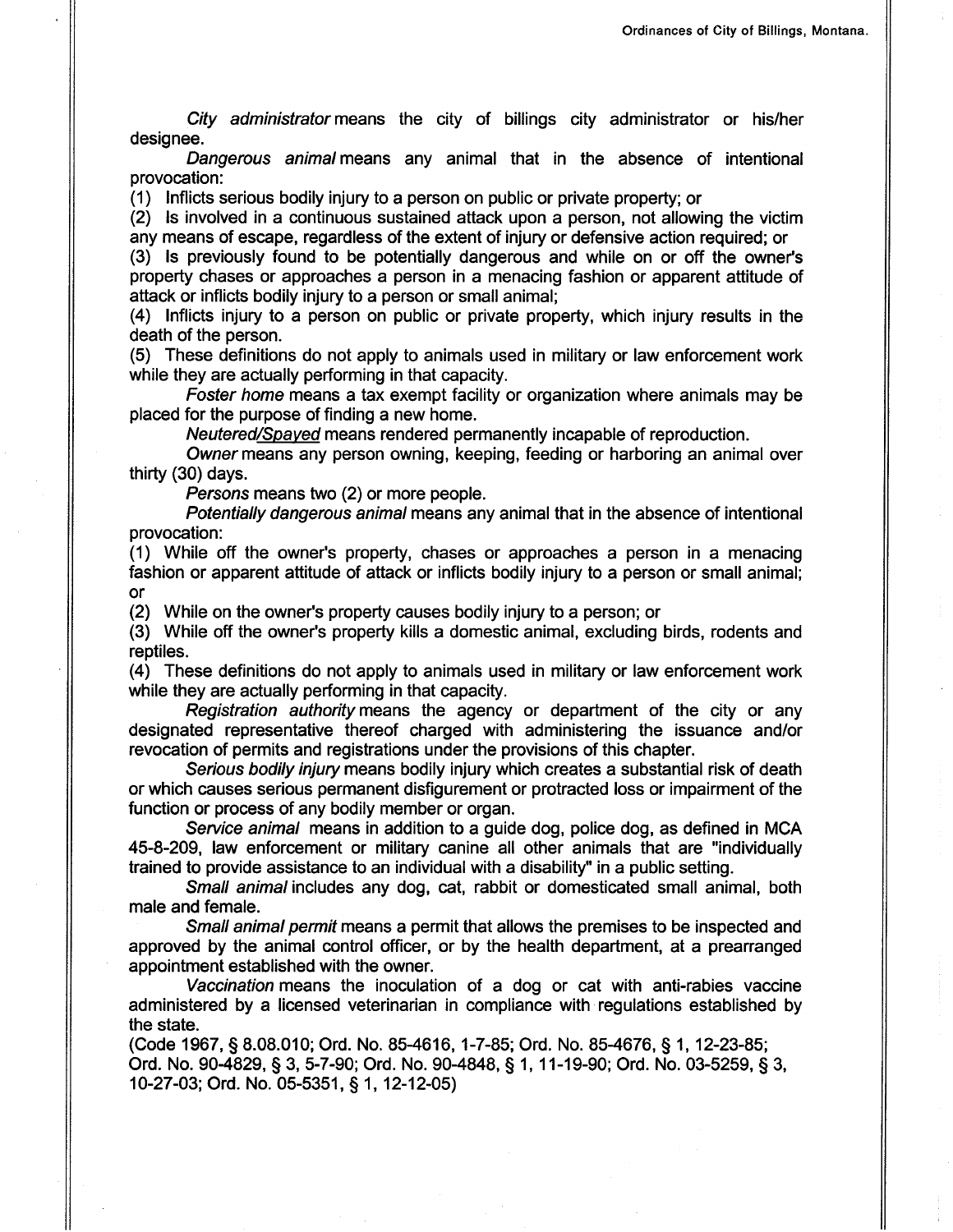### Sec. 4-404. Noisy animals.

Every person who keeps, feeds, harbors or allows to stay about any premises occupied or controlled by such person, any animal which unreasonably annoys or disturbs any person by continuous and habitual barking, howling, yelping, whining or other noise is guilty of maintaining a public nuisance and is therefore guilty of <sup>a</sup> misdemeanor. This section does not apply to an animal that is owned, kept, or harbored as part of the business of a licensed veterinarian, animal boarding facility, or agricultural or livestock operation.

The complainant must identify himself or herself by name, address and telephone number.

To constitute a violation for prosecution under this section, a written complaint must be received by the animal shelter control officer which shall include but not be limited to a summary of the nature and duration of the animal noise and any other information as may be required by the animal shelter control officer to establish a violation of this section.

Upon conviction in municipal court of a noisy animal, the penalty shall be in accordance with section 4411.

(Code 1967, S 8.08.040; Ord. No. 904829, S 4, 5-7-90; Ord. No. 03-5259, \$ 5, 10-27-03; Ord. No. 05-5351, S 3, 12-12-05)

### Sec. 4.405.1. Quarantine-Rabies.

(a) Any animal not currently vaccinated for rabies which bites a person shall be isolated in strict confinement at the animal shelter or a licensed veterinarian clinic to be observed for at least ten (10) days from the day of infliction of the bite. The owner will be responsible and must pay the confinement fees. lf the owner fails to pay such fees, the animal control officer shall dispose of the animal.

(b) Upon the discretion and advice of the animal control or law enforcement officer any animal currently vaccinated for rabies which bites a person may be isolated in strict confinement at the owner's home provided the following conditions are available and met:

(1) Animal must be kept away from all animals and people except the immediate household.

(2) Animal must be kept inside an enclosed structure such as a house, garage or if outside, the animal must be in a covered pen from which it cannot escape or come into contact with another animal or person. lf confinement is authorized under this condition, the person responsible for the animal shall further assure that the animal shall only be allowed outside the above-described pen or other suitable place approved by the animal control or law enforcement officer if the animal is on a leash which is held by a person that is capable of and is in fact controlling the animal in question.

(3) Animal cannot be sold, given away, destroyed or moved from the premises until notified by an animal control or law enforcement officer that the quarantine period is over.

(4) Animal under quarantine is not to receive any vaccinations without the authorization of a veterinarian and the animal control officer.

(5) lf the animal becomes lost, sick, acts strangely in any way, or dies during quarantine it must be reported immediately to the Billings animal control office shelter.

(6) Animal control and/or law enforcement officers must be allowed reasonable access to the place of quarantine between the hours of 7:00 a.m.-10:00 p.m. for inspections.

(7) The owner will be responsible and must pay all confinement fees. lf the owner fails to pay such fees, the animal control officer shall dispose of the animal.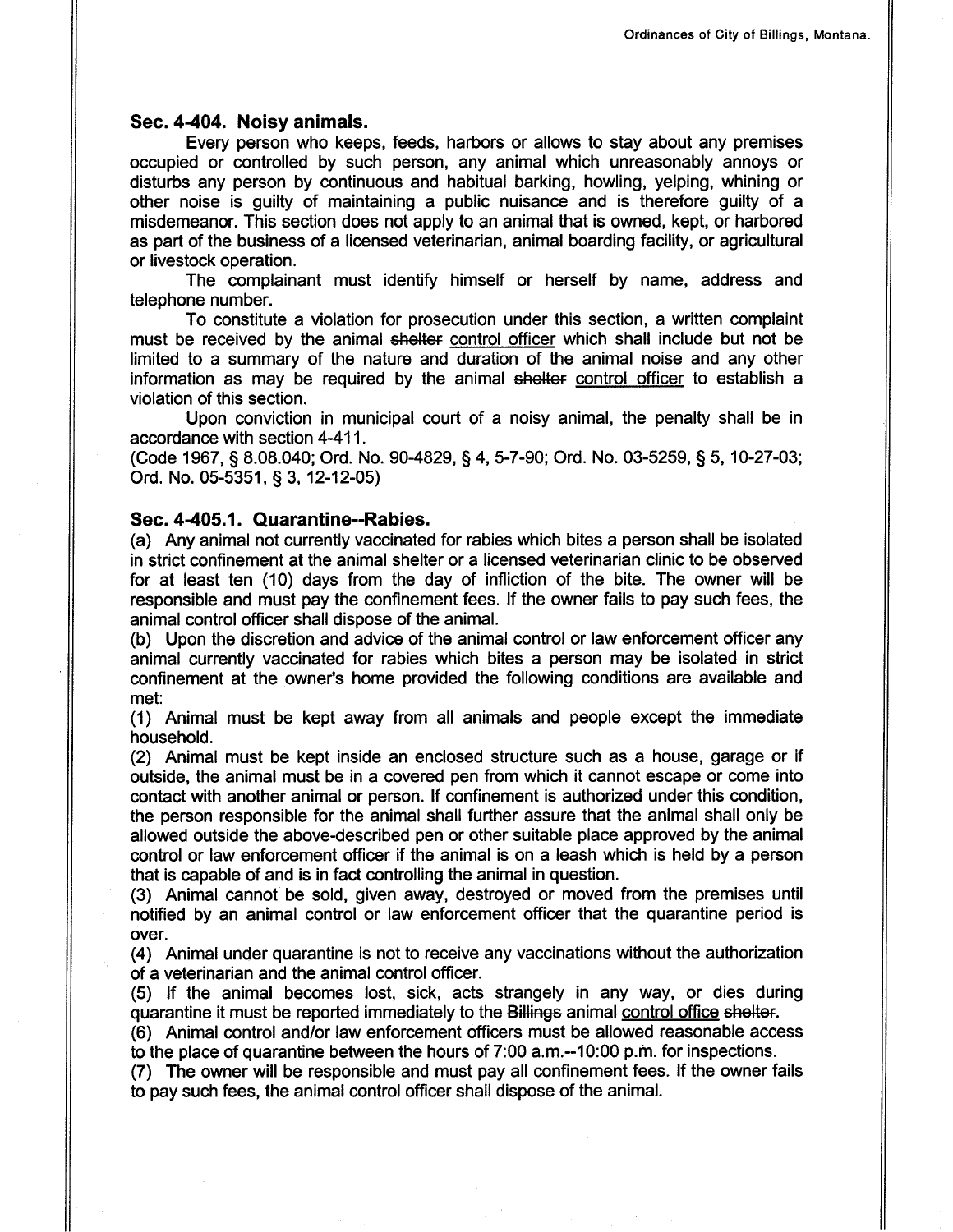(c) Any animal owner who fails to cooperate with the animal control officer in satisfactory quarantine of his dog or cat (or any other warm-blooded animal, if pertinent) who has bitten a person is guilty of a misdemeanor.

(d) A dog or cat (or other warm-blooded animal) manifesting characteristics of rabies (hydrophobia) may be put to death at the discretion of the animal control or law enforcement officer so that the head may be examined to make a confirmatory search for Negri bodies. All animals definitely known to have been bitten by the infected animal should be destroyed. lf, however, the animal is only suspected of having the disease he should not be put to death but quarantined for observation, for a negative laboratory examination at this time would only leave the diagnosis in doubt.

(e) Quarantine procedures do not apply to animals used in military or law enforcement work and service animals for the disabled. These animals will be required to be under current veterinarian care and subject to inspections by an animal control or law enforcement officer.

(Ord. No. 05-5351, S 5, 12-12-05)

### Sec. 4-405.5. Dangerous behavior.

(a) Any person who keeps, feeds, harbors or allows to stay about the premises occupied or controlled by him within the city any animal exhibiting dangerous behavior is guilty of maintaining a public nuisance and is guilty of a misdemeanor. An animal is presumed to have exhibited dangerous behavior if it demonstrated any of the behavior set forth in section 4401. Such presumption is rebuttable. Upon conviction of maintaining a public nuisance with a particular dangerous animal, said animal may be ordered by the court to be destroyed by the animal control officer. An animal involved in a fatal attack on a person will be impounded and destroyed by the animal control officer.

(b) The owner or keeper convicted of having a dangerous animal shall forthwith register the animal as such with the animal control division. The owner of the dangerous animal must comply with and must show the animal control division sufficient evidence that the following requirements are met within thirty (30) days following registration:

(1) A securely enclosed structure is provided by the owner suitable to prevent unauthorized entry and designed to prevent the animal from escaping. The enclosure must also provide protection from the elements for the animal.

(2) The owner or keeper shall display signs on his or her premises warning that there is a dangerous animal on the property. These signs shall be visible and capable of being read from the public roadway and from any normal means of entry to the premises. In addition, the owner or keeper shall conspicuously display a sign with a warning symbol that will inform children of the presence of a dangerous animal.

(3) The owner or keeper of a dangerous animal shall present proof of procurement of liability insurance in the amount of at least one hundred thousand dollars (\$100,000.00), covering the 12-month period during which registration is sought. This policy shall contain a provision requiring the city to be named as an additional insured and requiring that the city be notified by the insurance company at least ten (10) days in advance of any cancellation, termination or expiration of the policy.

(4) The owner or keeper shall, at his or her own expense, have the dangerous animal registration number provided by the animal control division tattooed upon the inner side of the right ear by a licensed veterinarian, or micro-chipped, and the chip number provided to the animal control division.

(c) The owner or keeper of an animal convicted of having a dangerous animal shall notify the animal control division within twenty-four (24) hours of a change of address or death of the animal, immediate notification will be required if the animal is loose.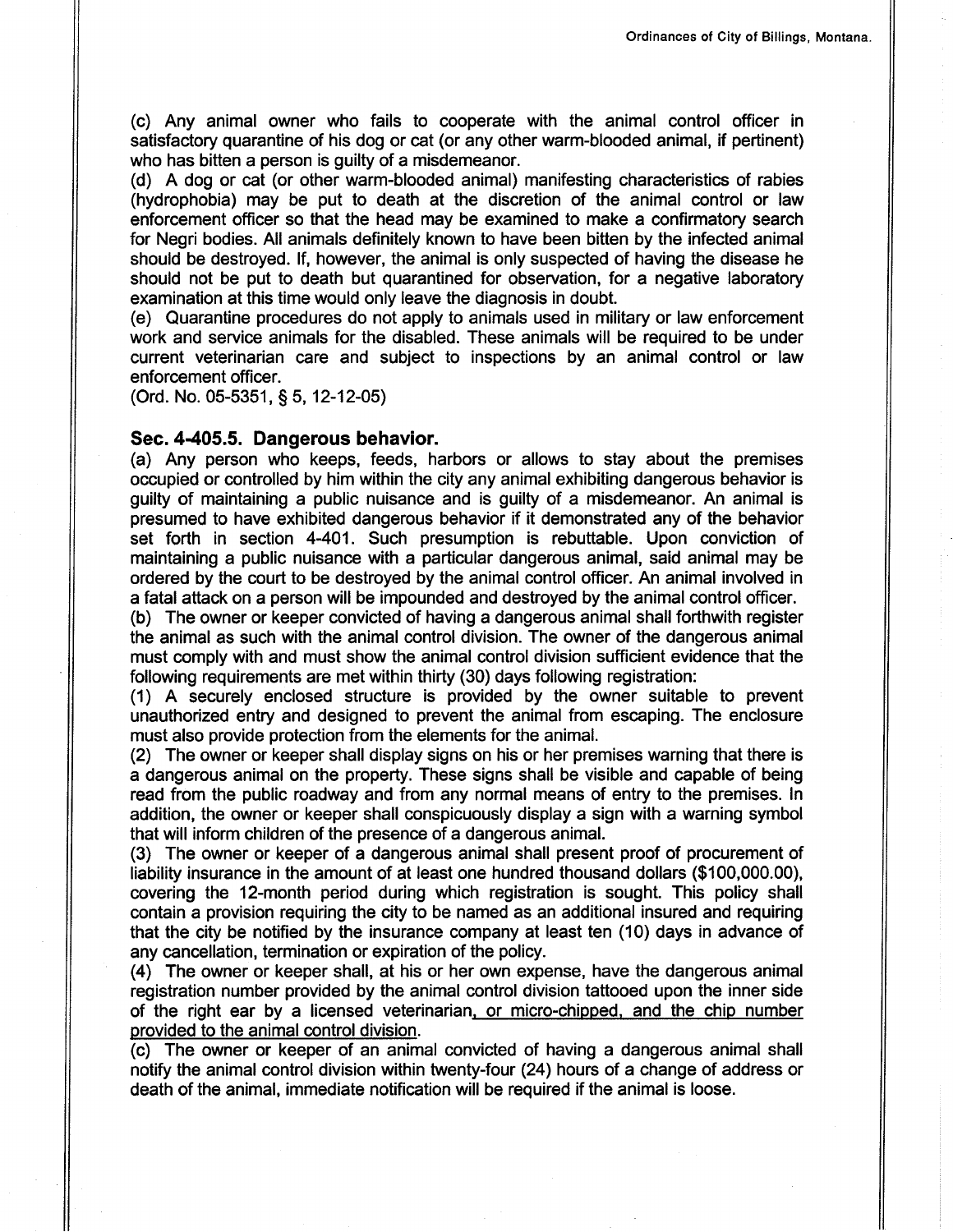(d) The owner or keeper of an animal convicted of having a dangerous animal shall not sell, transfer or give away the animal, other than to the animal control officer shelter for disposal.

(e) The animal control officer is empowered to make whatever inquiry is deemed necessary to ensure compliance with the above provisions. Should it be found that the owner or keeper is in noncompliance with the provisions, the animal shall be immediately confiscated, impounded, and destroyed.

(Ord. No. 90-4829, S 6, 5-7-90; Ord. No. 03-5259, S 7, 10-27-03)

# Sec. 4407. Small animals in city parks.

No small animals, whether restrained or unrestrained, shall be permitted in the city parks except for service animals when being used for that purpose and service animals being used in police work. This prohibition does not prohibit small animals in posted areas of parks or public lands that are specifically designated by council resolution for use by small animals in accordance with posted regulations. Small animal in the city parks are deemed a nuisance and may be impounded; provided, that a permit for organized obedience training or shows may be granted for use in designated areas of designated parks on designated days. The permit shall be obtained from the animal shelter control division at the discretion of the animal control supervisor for that particular event. The permit shall be in writing and shall designate the park, area within the park, the dates and duration. A fee as prescribed by council resolution shall be collected for each permit for each event.

#### Sec. 4-433. Proof of vaccination prerequisite.

No dog/cat registration shall be issued unless the applicant therefor produces satisfactory proof that the dog/cat has been vaccinated with a rabies vaccine currently effective. Such proof may be made by presenting the vaccination receipt refered to in section 4-409; provided that when a dog/cat has been reclaimed from the animal shelter, registration fees and all impound fees shall be paid and all bonds shall be posted prior to release of the dog/cat. lf satisfactory proof of rabies vaccination cannot be produced, the registration tag shall be retained by the city until the dog/cat has been vaccinated or proof of vaccination is produced. Proof of vaccination must be provided to the animal shelter control officer within thirty (30) days after the dog/cat becomes three (3) months old, or within thirty (30) days in the case of a dog/cat three (3) months or older. Failure to provide proof of vaccination will result in the registration being void.

#### Sec. 4-446. Animal shelter and a Animal control officer.

There is hereby established a city animal shelter. The animal control officers shall be employees of the city, designated by the city administrator to act as such animal control officers, and they shall receive no pay other than their regular pay as city employees.

### Sec. 4-447. Impoundment of small animals at large.

Every small animal, licensed or unlicensed, found running at large in the streets, avenues, alleys or other public places within the city, or on private property, except as provided in section 4406, is a public nuisance and may be taken and impounded in the eity animal shelter by an animal control officer, police officer or other employee designated by the city administrator or persons with whom the city has contracted. Such persons are specifically authorized to pursue small animals running at large onto private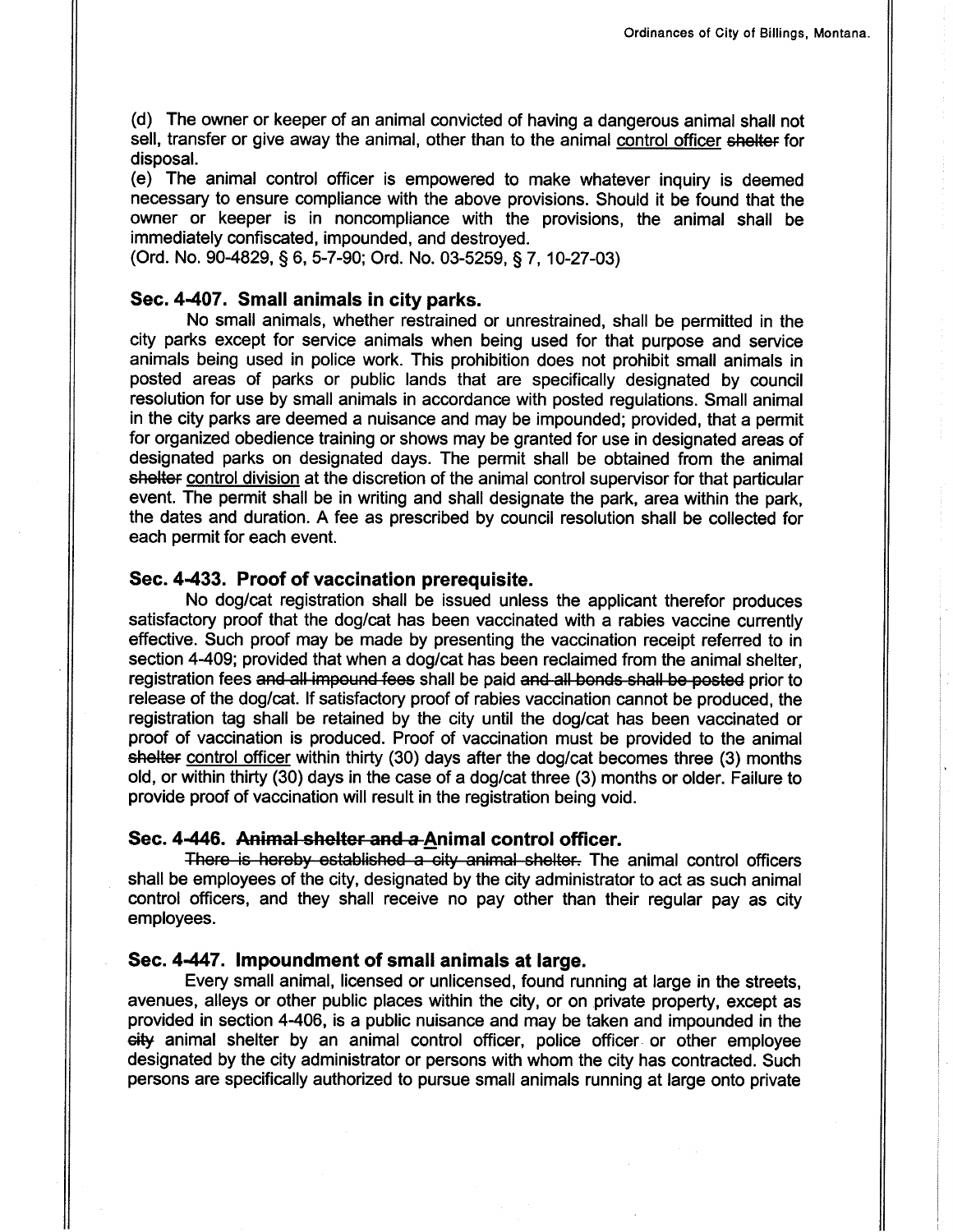property and apprehend such small animals. Small animals are running at large unless they are restrained pursuant to section 4-406.

### Sec. 4-448. Records of impounded animals.

lmmediately upon impounding any animal, the animal control officer shall record, in a book to be provided by the city and kept by him for that purpose, a description of such animal. Such record shall state the sex, color, breed, estimated age, distinguishing marks, if any, and the date and hour of impounding, and upon final disposition of such animal, the record shall show such disposition.

### Sec. 4-449. Reserved --Additional fee for adopted dogs or cats.

(a) In addition to all impound and registration fees, the animal shelter control officer shall collect a deposit for spaying or neutering any animal adopted prior to sterilization surgery. The amount collected shall be equal to the amount set by the city administrator er his designee after eensultatien with the leeal veterinarian asseeiatien,

(b) It is unlawful for any person to adopt a dog or cat from the animal shelter and fail to have the have the<br>have the animal spayed or neutered within the prescribed time limit as set by the spay/neuter certificate. Such failure is a misdemeanor and can result in forfeiture of the animal.

### Sec. 4-450. Disposition of unclaimed animals.

Every dog or cat impounded shall be held for a period of not less than forty-eight (48) hours nor more than seventy-two (72) hours after such impounding and if not claimed by the owner the animal shall become the property of the Yellowstone Valley Animal Shelter., and if not claimed by the owner or by some person acting in the owner's behalf who pay the license and impounding fees as provided in section 4-451, may be put to death by the animal control officer, provided, that instead of putting such dog or eat to death, the animal control officer, in his discretion, may turn any such dog or cat ever to some person who agrees to find a home for the dog or cat. Such person must pay the fees referred to in section 4-451, except that no license fee need be paid for a<br>dog to be removed from the city. The refusal or failure of the owner of any such dog or eat to pay the pound fees and charges after due notification shall be held to be an<br>abandonment of the dog or cat by the owner.

#### Sec. 4451. Gollection of fees for impounded animals.

Before any dog, cat or other animal is released from the animal shelter, the animal control officer shall collect from the person claiming/adopting such dog, cat-er other animal all fees and the usual registration fee for such dog/cat if it is not already registered, subject to the conditions outlined in section 4-450. Tax exempt organizations shall be allowed to participate as a foster home for up to (3) three adult animals provided they have complied with requirements of the animal shelter. Fees for such animals shall be paid within (10) ten days after finding the animal a new home or within (10) days after the animal has been in the foster home for (60) days. The small animal control officer<br>shall remit immediately all sums of money collected to the city finance department.

#### Sec. 4-452. Reserved -Disposal of animal upon request.

The animal shelter shall dispose of dogs, cats or other small animals, upon request of the person bringing the animal to the animal shelter pursuant to the procedure established at the animal shelter and upon payment of the proper fee.